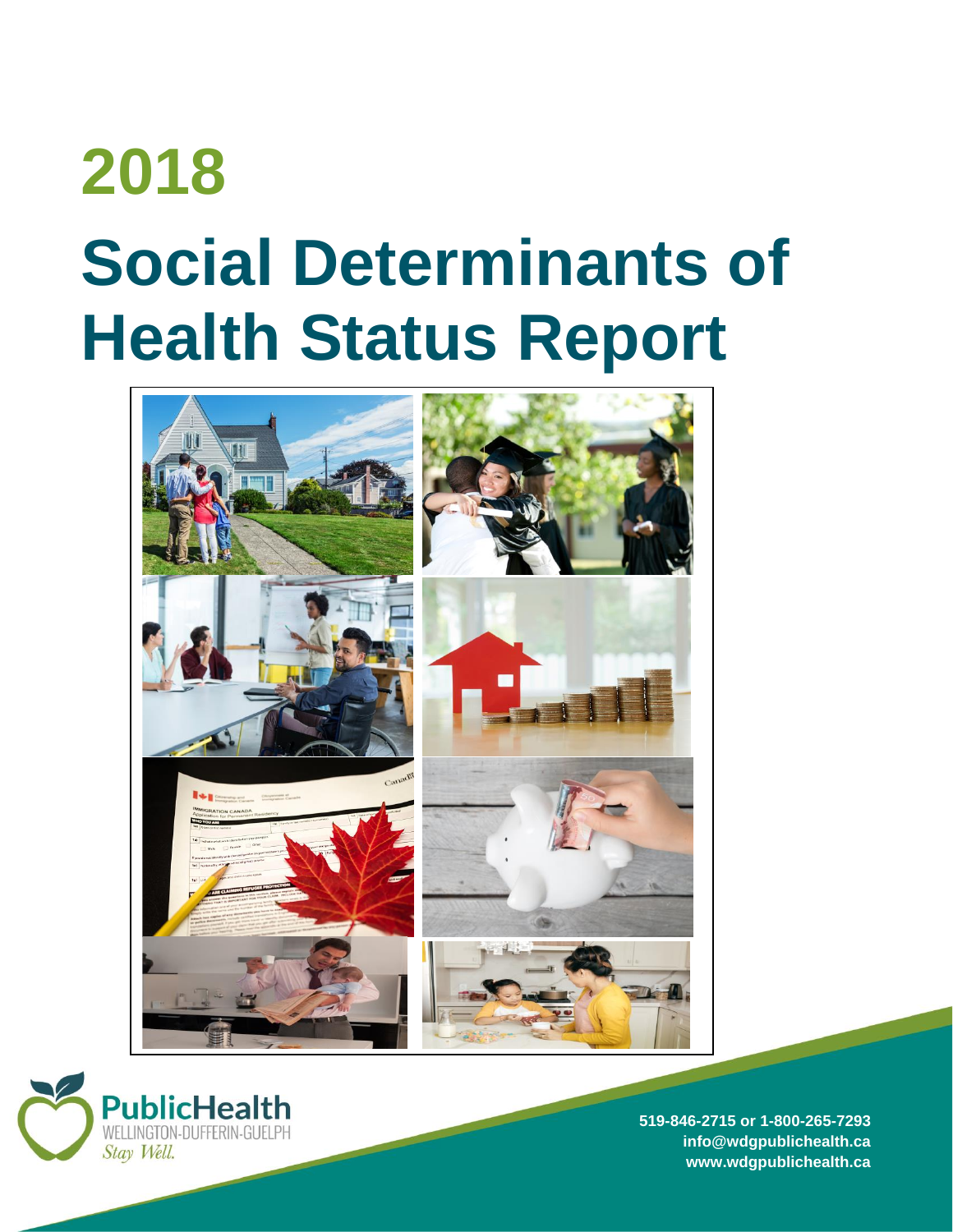Authors: Timothy Jason

Contributors: Jennifer MacLeod, Michael Whyte, Blair Hodgson

Special thanks to: Health Analytics Team, Community partners

©Wellington-Dufferin-Guelph Public Health 2018

This report is available at <https://bi.wdgpublichealth.ca/reports/>

For more information, please contact: Health Analytics Wellington-Dufferin-Guelph Public Health 160 Chancellors Way Guelph, ON N1G 0E1

T: 519-822-2715 or 1-800-265-7293

[info@wdgpublichealth.ca](mailto:info@wdgpublichealth.ca) [www.wdgpublichealth.ca](http://www.wdgpublichealth.ca/)

#### **Terms of use**

Information in this report has been produced with the intent that it be readily available for personal or public non-commercial use and may be reproduced, in part or in whole, and by any means, without further permission. Users are required to:

- Exercise due diligence in ensuring the accuracy of the materials reproduced; and
- Reference the report using the citation below, giving full acknowledgement to Wellington-Dufferin-Guelph Public Health.

#### **Citation**

Wellington-Dufferin-Guelph Public Health (2018). Social Determinants of Health Status Report. Guelph, Ontario.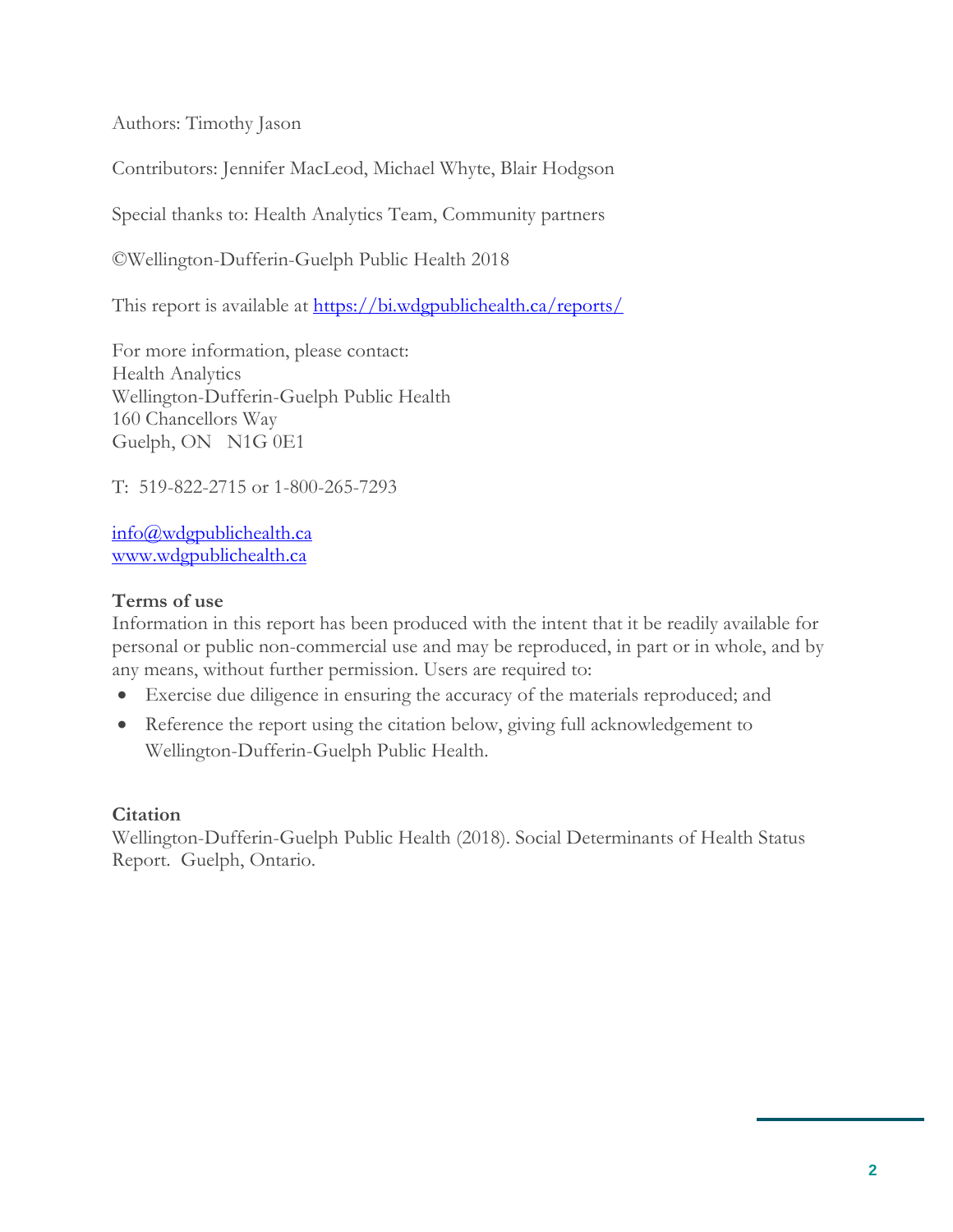# **Executive Summary**

### **Background**

The social determinants of health are the socioeconomic factors, within the broader determinants of health, that relate to a person's status in the socioeconomic hierarchy, such as relative income level, educational attainment, and employment status. These factors encompass the conditions in which people are born, grow, live, play, work, and age, which influence an individual's access to good health. These conditions are shaped by the distribution of power and resources at global, national, and local levels, which are themselves influenced by political systems.

# **Purpose**

The purpose of the **Social Determinants of Health Status Report** is to provide a view of selected social determinants of health in Wellington-Dufferin-Guelph (WDG) communities using data from the 2016 and 2006 Census of Populations issued by Statistics Canada. The interactive nature of the report allows users to explore indicators in greater depth in relation to their communities. The following social determinants of health and indicators were selected based on consultations and a review of the literature:

- Early Life
	- o Percent of Children under Six years Living in Low-Income Households
- Education
	- o Percent of People 25-64 Years Who Do Not Have a Certificate, Diploma, or Degree
- Employment
	- o Percent Unemployed People 15 Years and Over
- $\bullet$  Housing
	- o Percent of Tenant Households Spending 30% or More of Household Income on Shelter Costs
	- o Percent of Owner Households Spending 30% or More of Household Income on Shelter Costs
- Immigration
	- o Percent of Immigrant Population Who Immigrated Within the Last Five Years
- Income and Its Distribution
	- o After-Tax Household Income
	- o Median After-Tax Household Income
	- o Percent Low-Income Households
	- o Ontario Marginalization Index
- Social Support
	- o Percent Lone-Parent Family Households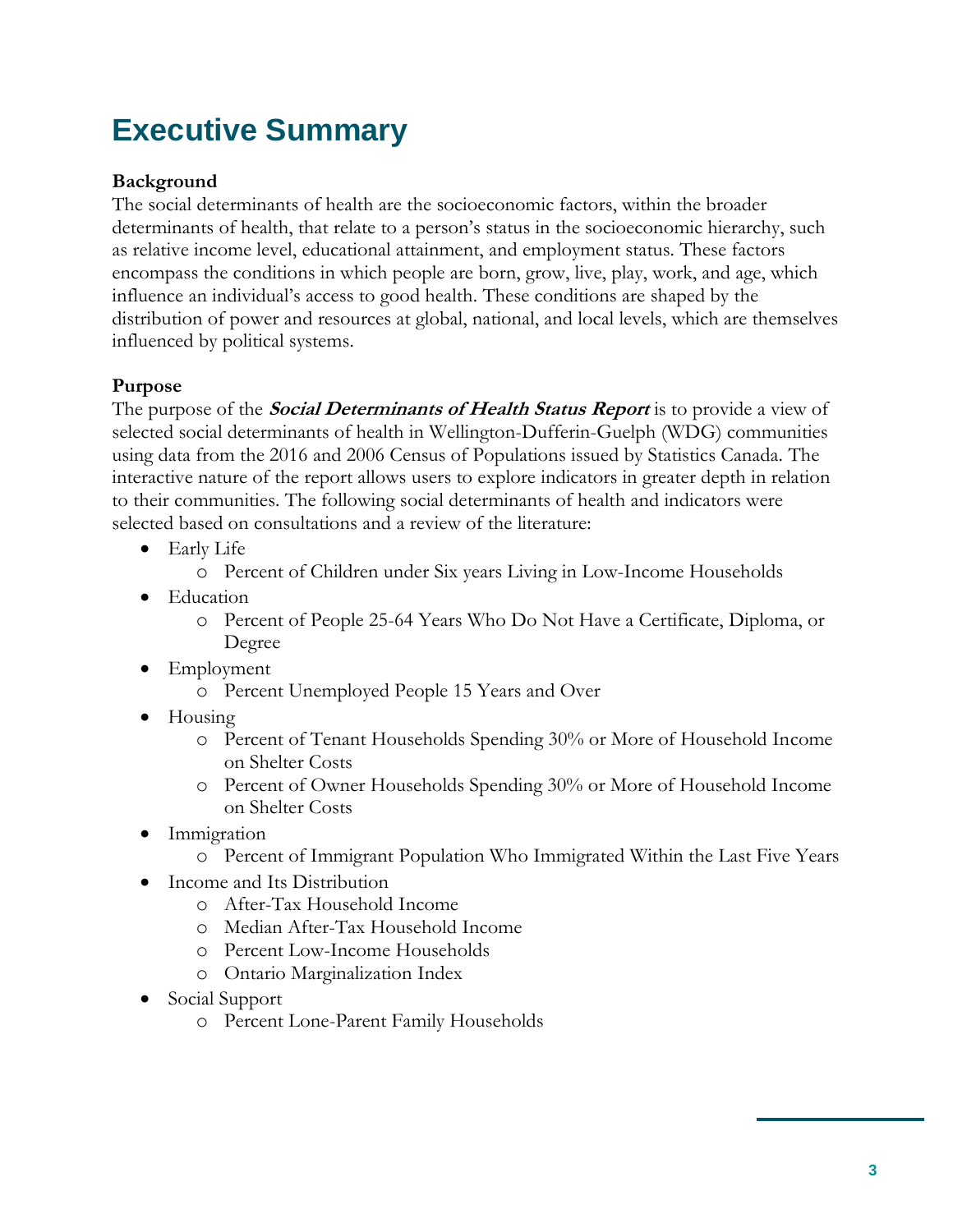#### **Methods**

Data from the 2016 and 2006 Census were collected, processed, and modeled upon data release from Statistics Canada. Indicators for each of the social determinants of health were derived and examined at the municipal level for the WDG region. To facilitate examinations of trends at higher levels of geography, municipality data were grouped and aggregated. Models were built to capture the counts for the social determinant of health indicators derived from census variables. Enumerated counts were expressed as a percentage of the group to which the indicator applied. These percentages were compared with those in Ontario (less the WDG population). Percent changes from 2006 to 2016 were also calculated. Unless otherwise stated, all findings represent 2016 Census data.

A community profile report was created as an appendix to this report in order to provide an in-depth look into specific at-risk communities<sup>1</sup>. Similarly, at-risk population groups were examined in more depth compared with the total population, and inserted as an appendix to this report.

#### **Income**

According to the Low-Income Measure After Tax (LIM-AT), 14% of children under six years in WDG were in low income. This percentage is lower to the one reported for Ontario (20%). Overall, Dufferin County had the lowest percentage (11%). Melancthon had the highest percentage (26%) among WDG municipalities, whereas East Garafraxa had the lowest percentage (4%). At an overall household level, 10% were in low income. This percentage was lower to the one reported for Ontario (15%). Other than Guelph, Municipalities in the southern region of Wellington County (e.g., Puslinch) had the lowest percentages. Conversely, municipalities in the northern region of Wellington County (e.g., Wellington North), as well as Melancthon, had higher percentages. These findings were replicated in income trends with lower incomes observed in the northern region of Wellington County. Mono, East Garafraxa, Puslinch and Guelph/Eramosa each had the highest median after-tax household income, as well as highest percentage of high-income households.

#### **Ontario Marginalization (ON-Marg) Index**

The ON-Marg Index combines various indicators into four distinct dimensions of marginalization in order to understand inequalities. Consistent with the income trends, Melancthon had the highest material deprivation, whereas Mono, East Garafraxa, Puslinch, and Guelph/Eramosa and the lowest material deprivation. Guelph had the highest residential instability, as well as highest ethnic concentration. Minto had the lowest ethnic concentration.

#### **Education**

11% of people 25-64 years in WDG had no certificate, diploma, or degree, representing a decrease since 2006. In comparison, 10% of people 25-64 years in Ontario had no certificate,

 $\overline{a}$ <sup>1</sup> For more information on the Community Profile Report please refer to the Community Profiles summary report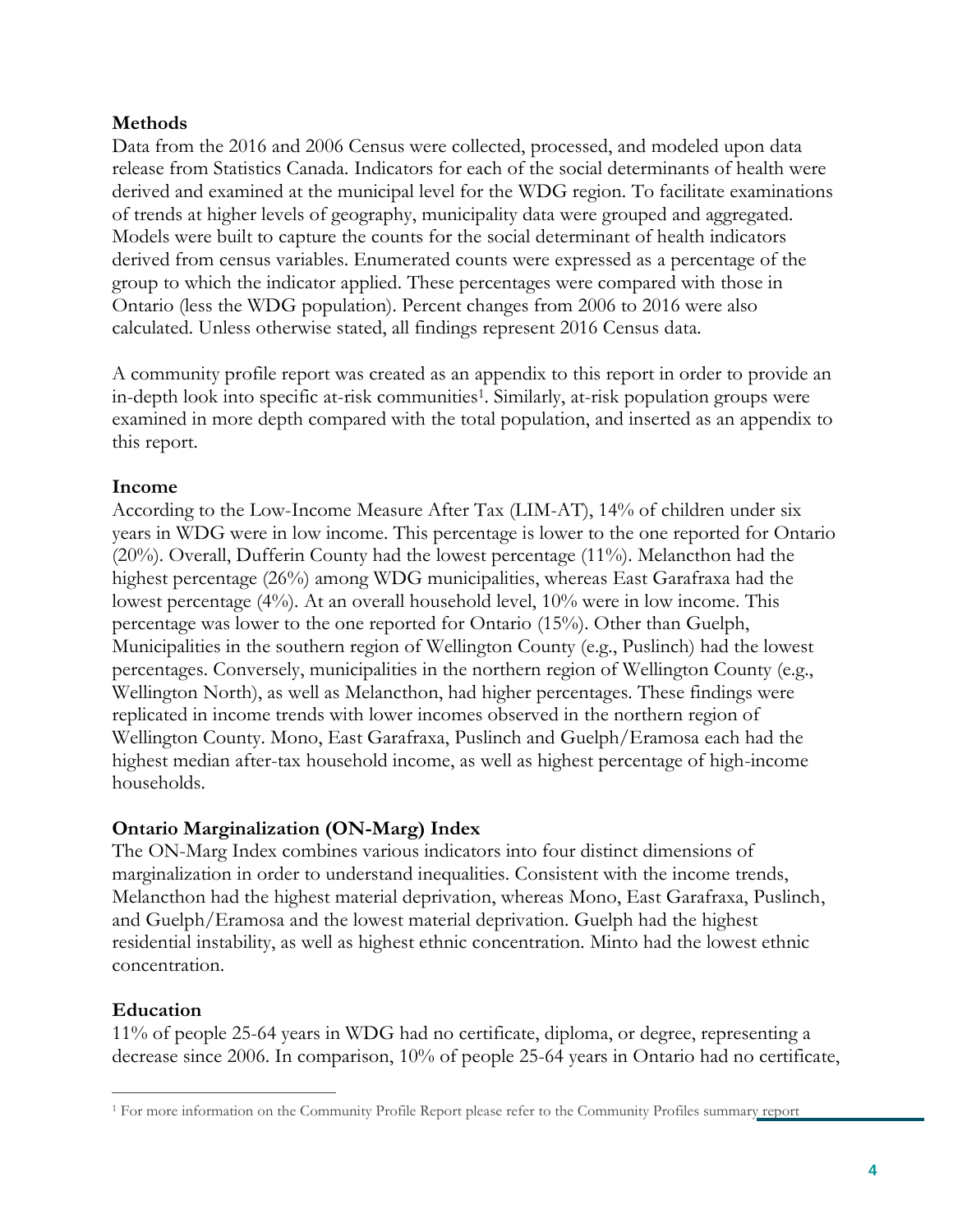diploma, or degree. Municipalities in Wellington County, especially Mapleton (38%), had the highest percentages, whereas Mulmur (8%) had the lowest percentage.

#### **Employment**

The unemployment rate in WDG has remained steady at about 5% from 2006 to 2016, a rate below that of Ontario (8%). Despite higher percentages of people without a certificate, diploma, or degree in Wellington County, unemployment rates were comparatively low. Unemployment rates tended to differ by sex with high unemployment in Amaranth (7%) for males and Grand Valley (12%) for females. Conversely, unemployment rates were low in Mapleton (1%) for males and East Garafraxa (2%) for females.

# **Housing**

17% of owner households in WDG were unaffordable, representing a decrease since 2006. In Ontario, a greater percentage of owner households were unaffordable (20%). Melancthon (27%) had the highest percentage of unaffordable housing. In contrast, Mapleton and Centre Wellington each had the lowest percentage (14%). These findings mirrored those observed in the income indicators with Melancthon showing a higher percentage of low-income households.

#### **Immigration**

Across WDG municipalities, 10% of immigrants arrived between 2011 and 2016, representing a decrease since 2006. This percentage was less than that observed in Ontario (12%). According to the 2016 census, Mapleton (15%) and Guelph (13%) have experienced a recent influx of immigrants compared with other municipalities, which either had very few immigrants or very few recent ones. These findings confirmed the high ethnic concentration and residential instability observed in Guelph.

#### **Social Support**

From 2006 to 2016, there has been a slight increase of 13% to 14% in the percentage of lone-parent families in WDG, although still below that observed in Ontario (17%). Orangeville had the highest percentage (19%) and Mapleton lowest percentage (6%) of loneparent families. These findings may partially explain the higher percentage of unaffordable tenant housing and lower median household incomes in Orangeville communities.

#### **Population Groups**

Among those who identify as Aboriginal Identity, there is a greater percentage of: people 15 years and over with no certificate, diploma, or degree; low-income households, especially for vulnerable age groups; and unemployment. Among recent immigrants and visible minorities, there is a greater percentage of: people who moved one year ago; low-income households, especially for young children; and unemployment. Among low-income households, there is a greater percentage of: people 15 years and over with no certificate, diploma, or degree; people who moved one year ago; people who must take the bus or walk to work (i.e., fewer cars); and unemployment. Among lone-parents, there is a greater percentage of low-income households for people 18-64 years.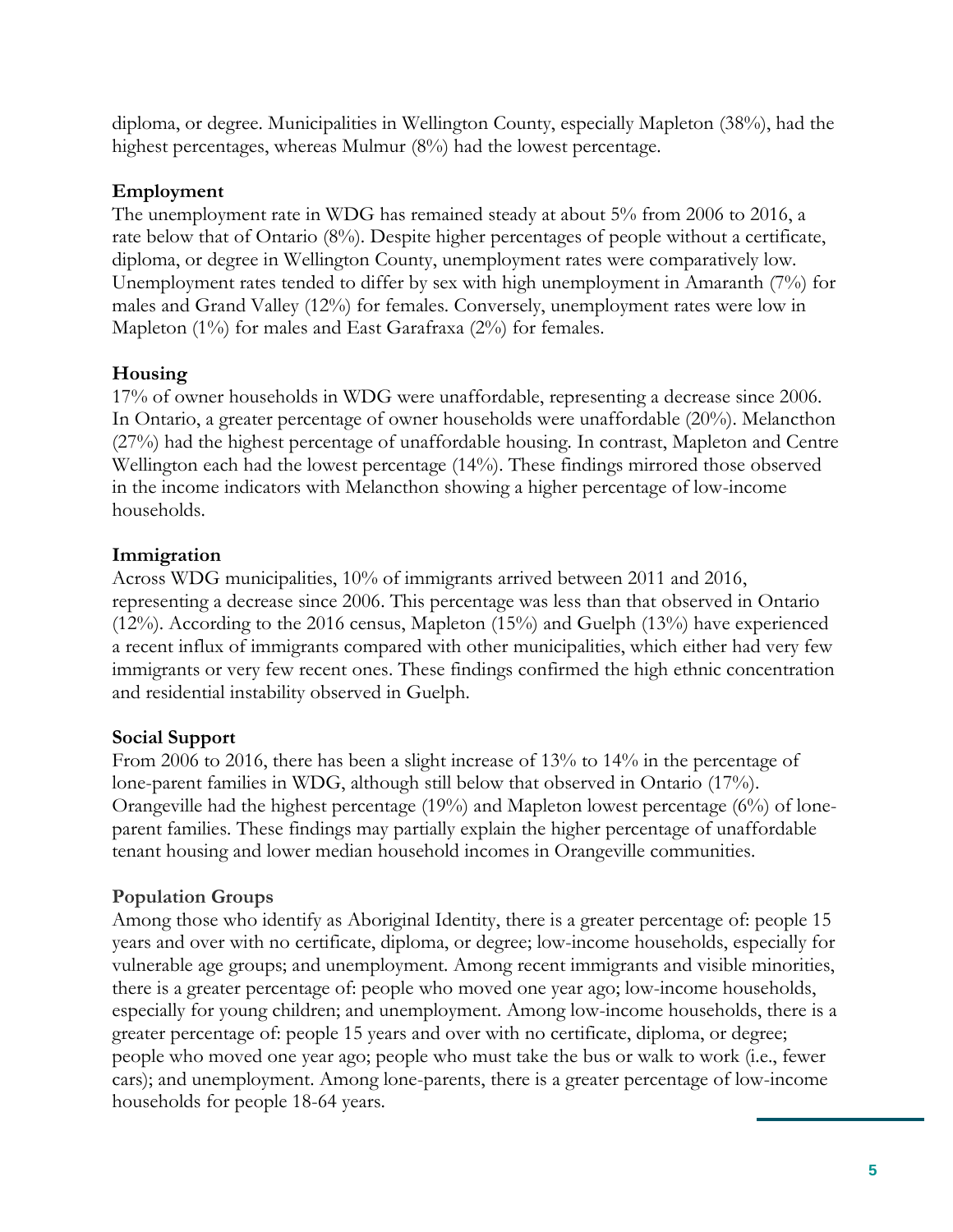# **Introduction**

Social determinants of health are the socioeconomic factors within the broader determinants of health that relate to a person's status in the socioeconomic hierarchy, such as relative income level, educational attainment, and employment status. These factors can influence an individual's health (1,2). Social determinants of health encompass the conditions in which people are born, grow, live, play, work, and age, including the healthcare system. These conditions are shaped by the distribution of power and resources at global, national, and local levels, which are themselves influenced by political systems (1,2). The purpose of the Social Determinants of Health Status Report is to provide a preliminary view of selected social determinants of health in our communities using data from the 2016 and 2006 Census of Populations issued by Statistics Canada. The following appendices were added to the report to provide a closer look into at-risk communities and population groups:

#### **Appendix A: Community Profiles**

The Community Profiles Report is a tool built to allow us a better understanding of equitable access to well-being within our communities. Using Statistics Canada's 2016 Census release, this interactive report displays demographic information combined with social determinant of health indicators across Wellington-Dufferin-Guelph, and select geographies within the boundaries of the Waterloo Wellington and Central West Local Health Integration Networks.

#### **Appendix B: Population Groups**

The Population Group Report is a tool built to allow us a better understanding of equitable access to well-being within our communities. Using Statistics Canada's 2016 Census release, this interactive report allows us to better understand health equity for at-risk groups using social determinant of health indicators across Wellington-Dufferin-Guelph.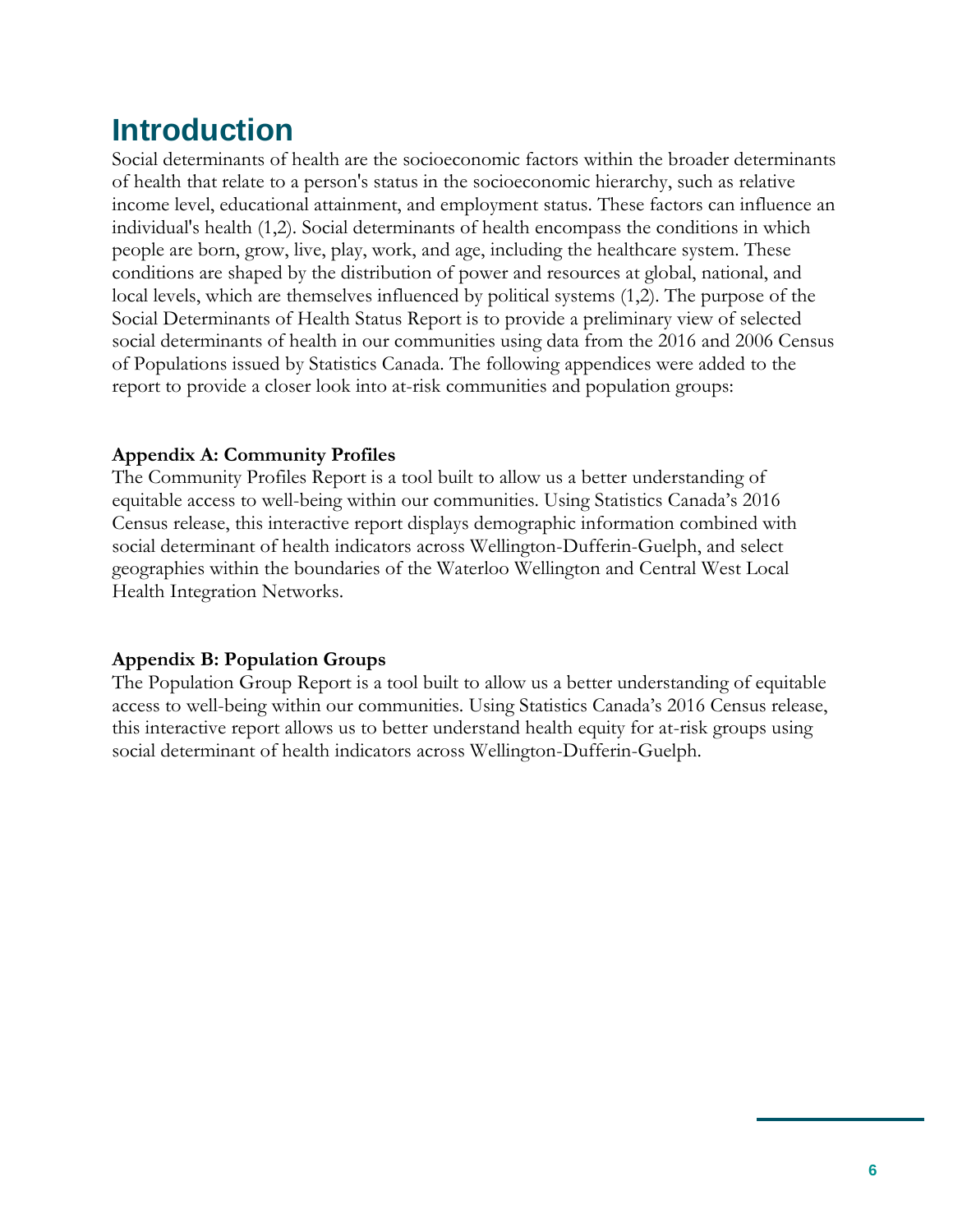# **Methods**

# **SDoH Indicators**

Indicators for this report were chosen from the list of core indicators recommended by the Association for Public Health Epidemiologists of Ontario (APHEO). APHEO has recognized the need for consistency among health reports (APHEO, n.d.a). Its Core Indicators Working Group (CIWG) has aimed to systematically define and operationalize a core set of health indicators in Ontario, which includes a set of indicators for determinants of health (APHEO, n.d.a). The CIWG works to ensure the Core Indicators are accurate and up-to-date, and reflect the legislative requirements set in the Ontario Public Health Standards (APHEO, n.d.a).

Social determinants of health indicators were also selected based on consultations and a review of the literature.

# **1. Early Life**

In the 2016 census, the Low-Income Measure After Tax (LIM-AT) was used as a measure of low income at the individual and household level. The LIM-AT is a fixed percentage (50%) of median after-tax household income adjusted for household size to reflect the fact that a household's needs increase with more household members. After-tax household incomes below the low-income cut-off are considered to be in low income. All persons living in a low-income household are considered to be living in low income. Percentages were used instead of counts to allow for comparisons across municipalities.

# **2. Education**

In the 2016 census, the variable **Highest Certificate, Diploma, or Degree** was used to measure a person's level of education, specifically the highest level of education attained by a person 25-64 years old. This variable has several categories representing one's specific level of educational attainment (e.g., university undergraduate degree). For the purpose of the Social Determinants of Health Status Report, the category 'no certificate, diploma, or degree' was used to delineate those without a formal education. Percentages were used instead of counts to allow for comparisons across municipalities.

# **3. Employment**

In the 2016 census, **Unemployment** was included as a count of unemployed people 15 years and over in the labour force, as well as derived as the unemployment rate. For the purpose of the Social Determinants of Health Status Report, the total count of unemployed people 15 years and over was obtained and expressed as a percentage of the total labour force aged 15 years and over living in private households. Percentages were used instead of counts to allow for comparisons across municipalities.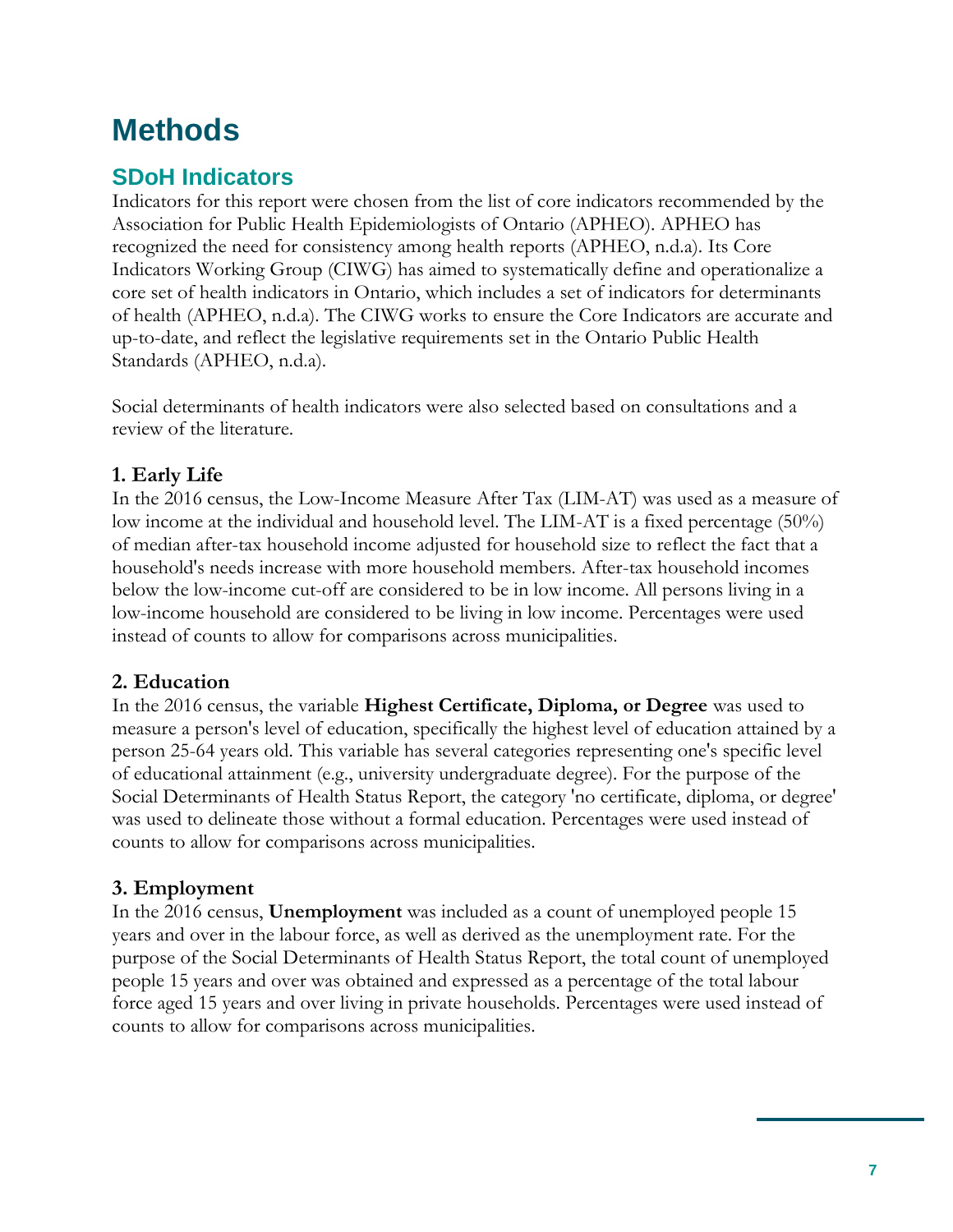# **4. Housing**

In the 2016 census, the **Shelter-Cost-to-Income Ratio** was used as a proxy measure of housing affordability. This measure refers to the proportion of average household income allocated to shelter costs. For owner households, these costs include those associated with owning a house. For tenant households, these costs include those associated with renting. According to the Canada Mortgage and Housing Corporation (CMHC), a household that spends more than 30% of before-tax household income on shelter costs is considered to be in unaffordable housing. For the purpose of the Social Determinants of Health Status Report, the shelter-cost-to-income ratio was divided into two indicators. Percentages were used instead of counts to allow for comparisons across municipalities.

# **5. Immigration**

In the 2016 census, the variable **Period of Immigration** refers to the period during which an immigrant first obtained landed immigrant or permanent resident status. For the purpose of the Social Determinants of Health Status Report, the count of immigrants who immigrated within the last five years was obtained and expressed as a percentage of the total immigrant population. Percentages were used instead of counts to allow for comparisons across municipalities.

# **6. Income**

- **After-Tax Household Income** includes all income sources from household members, before income taxes and deductions. In the 2016 census, this variable was divided into dollar categories from 'under \$10,000' to '\$100,000 and over'
- **Median After-Tax Household Income** is the amount that divides the income distribution of population into two halves. It describes the center of a distribution.
- **Percent Low-Income Households** refers to the percentage of low-income households according to the Low-Income-Measure After Tax (LIM-AT). The LIM-AT is a fixed percentage (50%) of median after-tax household income adjusted for household size to reflect the fact that a household's needs increase with more household members. Households and household members are considered lowincome when household income is below the low-income cut-off.
- The **Ontario Marginalization Index** (ON-Marg) is a data tool that combines various indicators into four distinct dimensions of marginalization. The aim of the ON-Marg is to understand inequalities in various measures of health and social wellbeing either between population groups or between geographic areas.

# **7. Social Support**

In the 2016 census, **Census Families** were classified as married couples (with or without children of either or both spouses), common-law couples (with or without children of either or both partners), or lone-parent families by sex of parent. For the purpose of the Social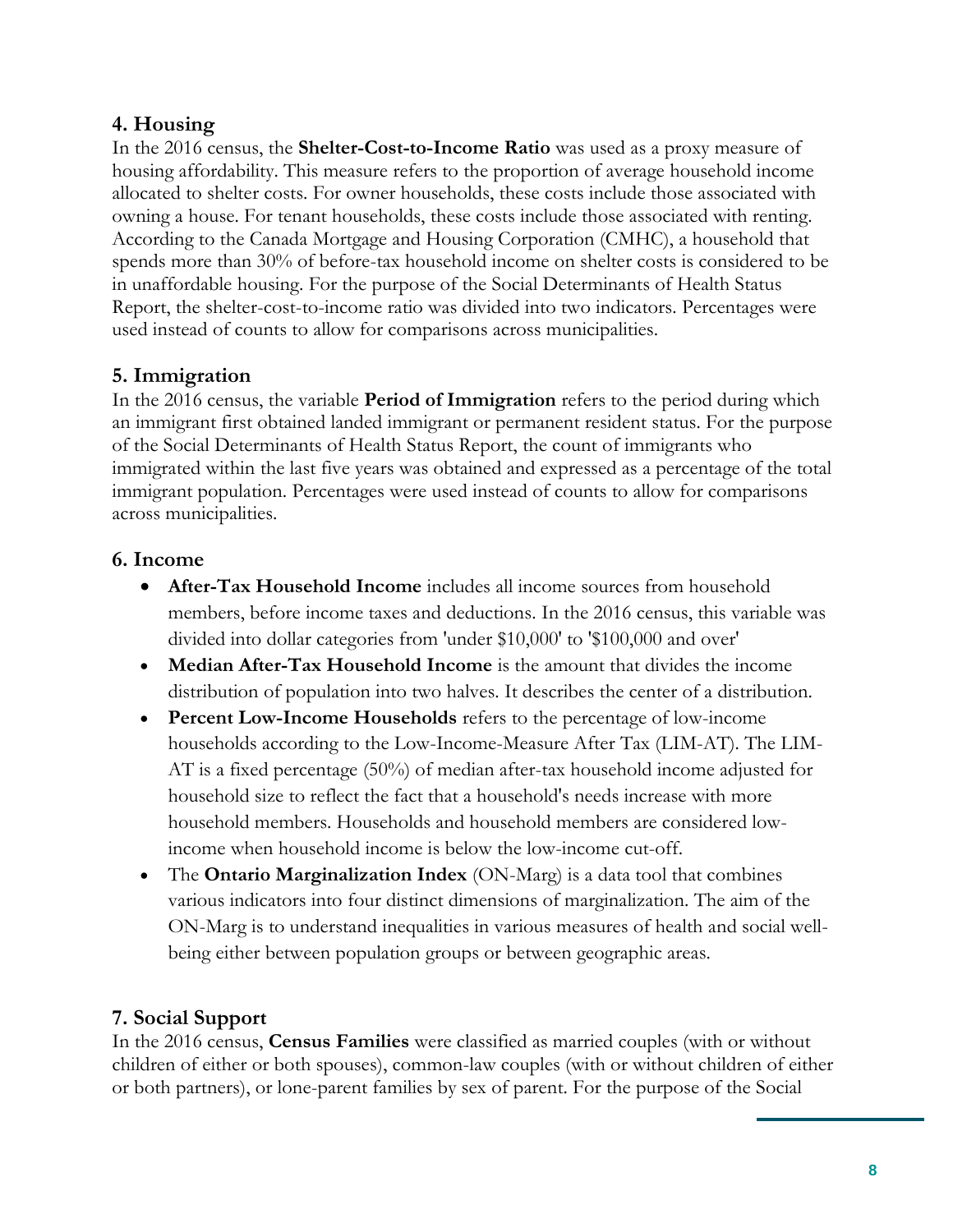Determinants of Health Status Report, counts of lone-parent family households were obtained and expressed as a percentage of total census families. Percentages were used instead of counts to allow for comparisons across municipalities.

# **Levels of Geography**

Data were shown for Wellington-Dufferin-Guelph and for the province of Ontario to provide a comparison. Additionally, where possible, figures were calculated for both Wellington and Dufferin Counties and the City of Guelph. However, in some cases small numbers prevented the release of figures for these stratified geographies.

# **Time Period**

2006 and 2016 Census data are provided, as well as percent change in data values from 2006 to 2016.

# **Data Sources**

The data source used in this report was the Statistics Canada Census of Populations.

# **Data Processing Procedure**

Data from the 2016 and 2006 Census were collected, processed, and modeled upon data release from Statistics Canada. Data are presented at the level of the municipality within Wellington-Dufferin-Guelph. To facilitate examinations of trends at higher levels of geography, municipality data were grouped and aggregated.

Data primarily represented enumerated counts of people, dwellings, households, or families depending on the census variable and variable categories. Means, medians, and percentages were also provided for certain census-derived variables. For the 2016 Census, data were collected using two questionnaires: the short-form questionnaire and the long-form questionnaire. The long-form questionnaire included the same questions as the short form, as well as a series of questions aimed at providing more information on the Canadian population, as well as households. The long-form questionnaire was sent to a sample of 25% of all Canadian households. Income data were obtained from personal income tax and benefits files.

Models were built to capture the counts for the pre-determined social determinant of health indicators derived from census variables. Enumerated counts were expressed as a percentage of the group to which the indicator applied (i.e., the population).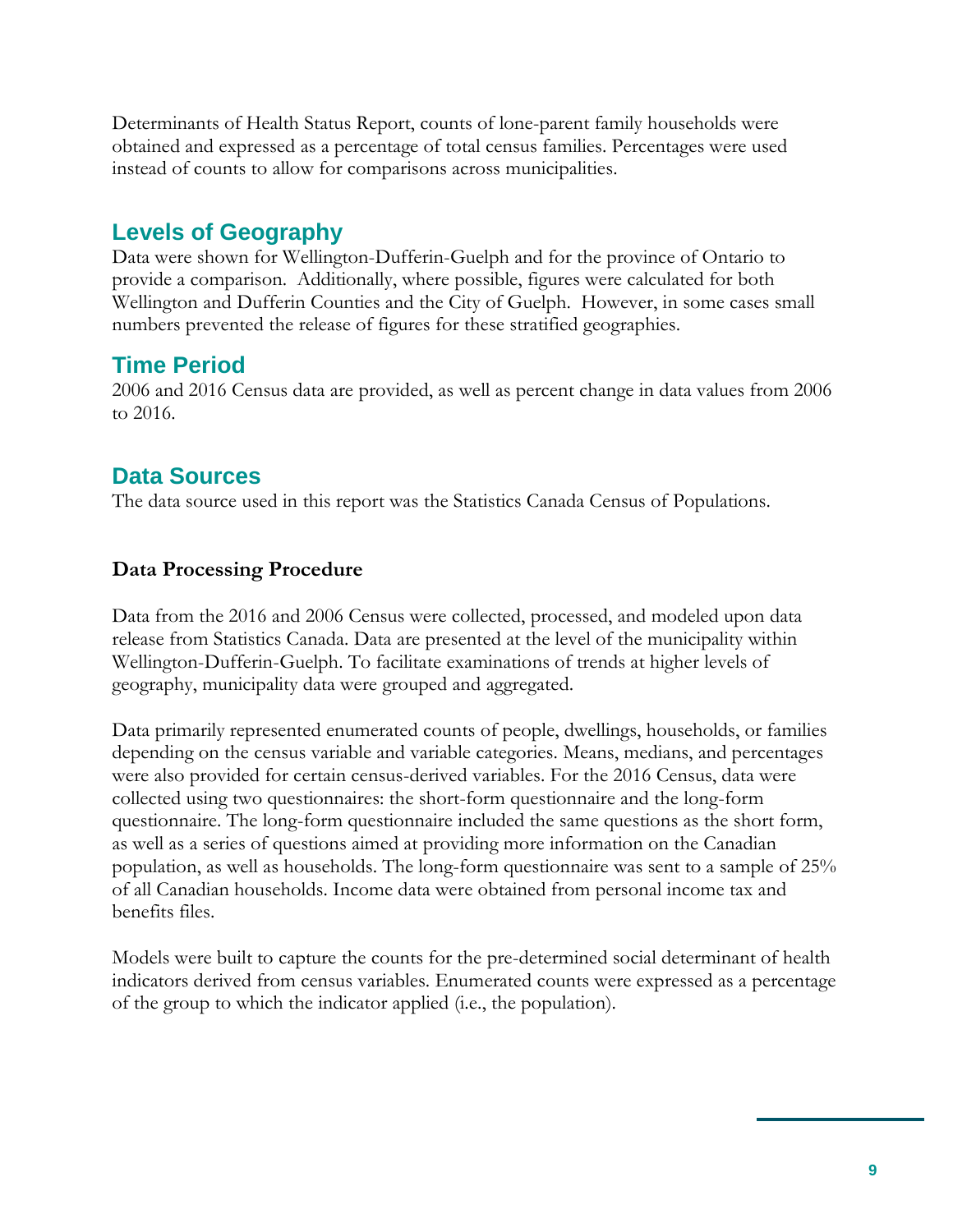#### **Data Limitations**

Data may be missing due to the practice of data suppression used by Statistics Canada. This is done for confidentiality and data quality reasons. Specifically, values are randomly rounded either up or down to a multiple of '5' or '10.' As a result, when these data are summed or grouped, the total value may not match the individual values since totals and sub-totals are independently rounded. Similarly, percentages, which are calculated on rounded data, may not necessarily add up to 100%.

Area and data suppression may result in the removal of data for certain geographic areas with populations below a specified size. For example, areas with a population of less than 40 persons are suppressed; therefore, only the total population counts are available. Missing data due to suppression, as well as high proportions of zero values, may skew distributions and limit the range of quintiles. Furthermore, aggregations of data at the level of the municipality may result in over- or under-estimation of regional data.

Comparison of findings from other reports must be done with caution, as data may not have been analyzed using the same methods. Comparison of findings between 2006 and 2016 census data is not recommended due to differences in methodology, sample, and derivation of the low income measure. High percent changes may arise from differences between low percent values, and thus should be interpreted in the context of percent values and group counts. To learn more about the 2016 Census please click on the following link: <http://www12.statcan.gc.ca/census-recensement/2016/dp-pd/index-eng.cfm>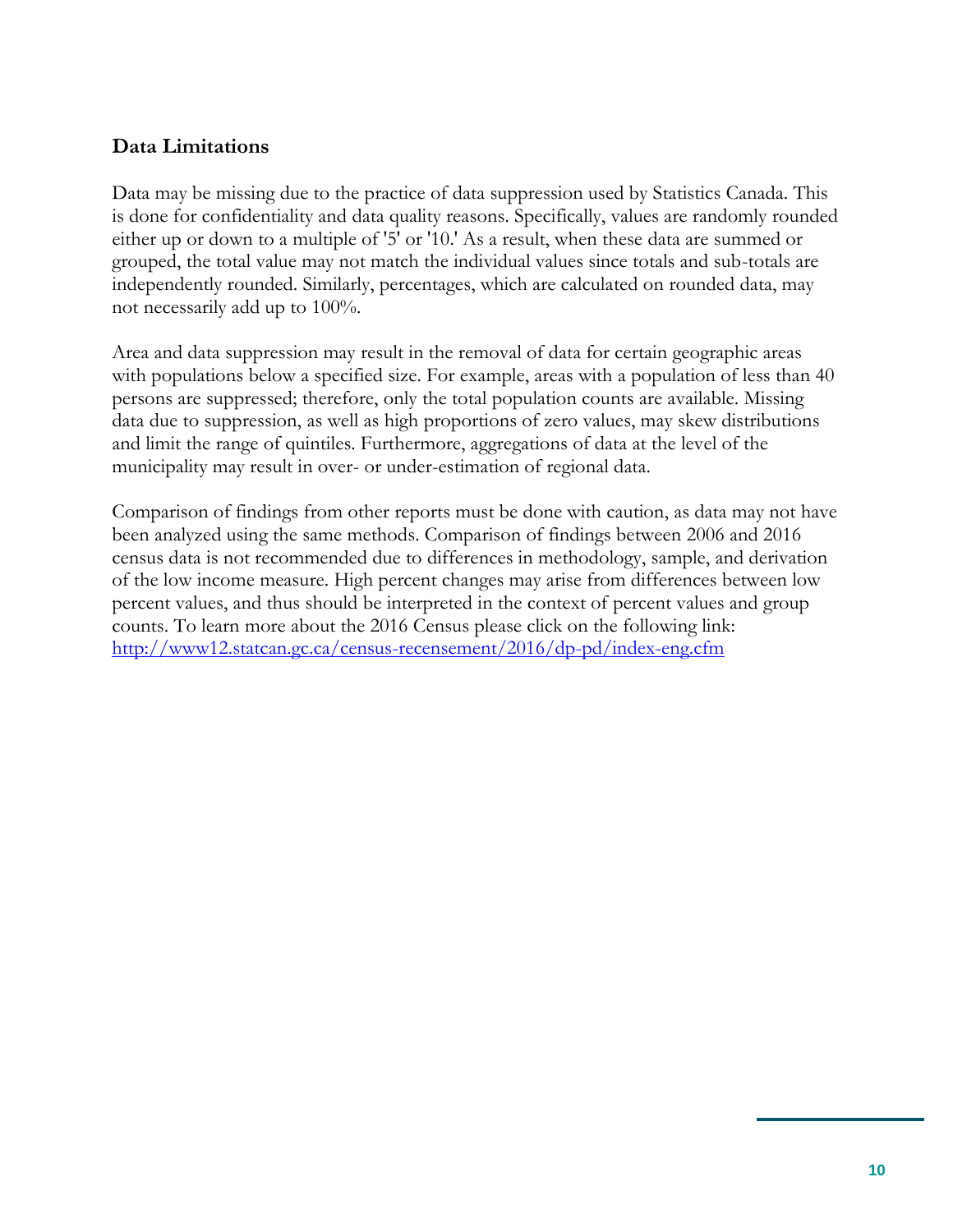# **A Profile of Wellington-Dufferin-Guelph**

Wellington-Dufferin-Guelph Public Health (WDGPH) is one of 36 local health departments in Ontario. The area served by WDGPH is located in southwestern Ontario, approximately 100 km west of Toronto, and comprises two counties: Wellington County and Dufferin County. The municipality of the City of Guelph is geographically located within Wellington County *(See Figure 1).* In this report, the area served by WDGPH is referred to as Wellington-Dufferin-Guelph (WDG).





\*Post-secondary education includes apprenticeship degrees/certificates, college degrees, and university degrees